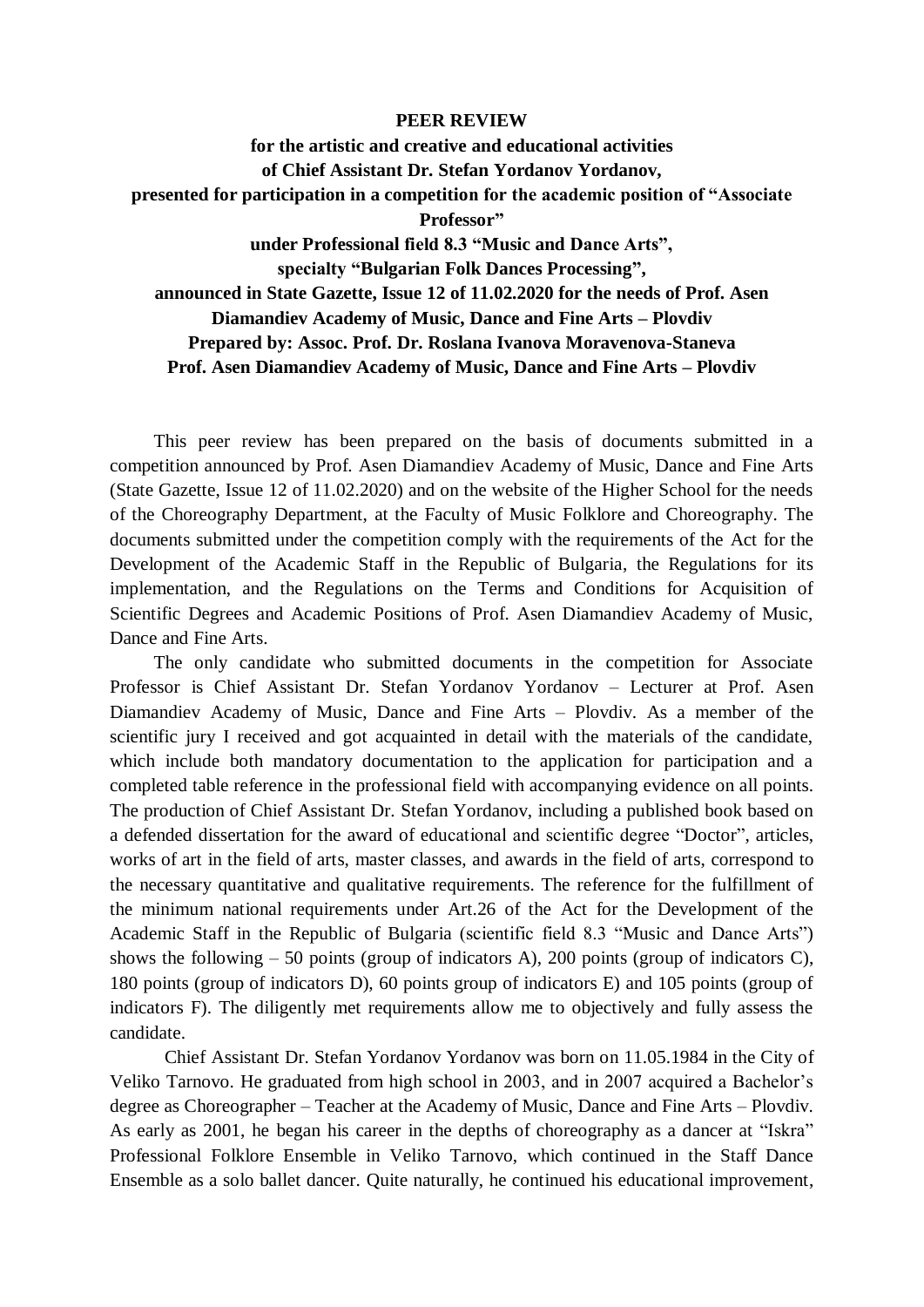and in 2008 completed a Master's degree in Bulgarian Folk Choreography with a qualification degree Master Choreographer – Director at the Academy of Music, Dance and Fine Arts – Plovdiv.

From 2010 to the current 2020 as an Assistant in the Choreography Department Chief Assistant Dr. Stefan Yordanov teaches the disciplines "Bulgarian Folk Dances Processing" of II regular and I, II and III part-time course, and "Samples of Bulgarian Folk Choreography" of III part-time course. He also teaches "Bulgarian Folk Dances" within the discipline "Physical Education" in the module "Optional Disciplines" for all specialties of the Academy.

The accumulated experience in theory and practice allowed him to successfully defend the educational and scientific degree "Doctor of Choreography" with a dissertation on the topic: *"Processing of Bulgarian Folk Dances as a Basis for Their Stage Performance"*. Inseparable from his teaching activity are the creative performances of the candidate. In the beginning of 2008 he was elected as a choreographer of the Academic Folklore Ensemble at the Academy. His creative and organizational path develops in a number of artistic and creative groups. He is a choreographer of: Geo Milev Bulgarian Folk Dance Ensemble – Plovdiv, the Children's Dance Troupe at Hristo Botev Primary School – village of Razhevo Konare, Bratsigovche Children's Dance Troupe at Vasil Petleshkov Community Center – Bratsigovo, the Children's Dance Troupe at Vasil Petleshkov Home for Children Deprived of Parental Care – Bratsigovo, Gerene Children's Dance Troupe at Prosveta Community Center – Belozem, Children's Dance Troupe at Nikola Indzhov Kindergarten – village pf Razhevo Konare, FOLK VISION Professional Dance Ensemble – village of Razhevo Konare, GERENE Dance Group – village of Belozem, FOLK VISION Professional Dance Ensemble – Plovdiv.

As an active choreographer Chief Assistant Dr. Stefan Yordanov is the author of a number of dance works, as well as participant in various national and international forums, from which he has won awards such as:

- First prize for ensemble in an international festival in the village of Strumyani, City of Sandanski, 2008;
- First prize for ensemble in an international folklore festival in Agrigento, Sicily, Italy;
- "Bronze Lyre" of the Union of Bulgarian Musicians and Dancers, 2018, with Geo Milev Bulgarian Folk Dance Ensemble;
- First prize by municipal review of the Stage Amateur Art, Plovdiv, 2011.

All this complements the outlined direction in the scientific interests of the candidate. In them we find a special emphasis in pedagogical practice, namely the desire to preserve Bulgarian folklore. Quite rightly Chief Assistant Dr. Stefan Yordanov focuses his creative development on creative habilitation. He presents three works in which he has applied different methods of work and revealing creative and organizational potential.

1. Concert-performance "Ten Years of Academic Folklore Ensemble at the Academy of Music, Dance and Fine Arts". Choreography and direction – Stefan Yordanov.

2. "Budna Perushtitsa" is a theatrical, musical, and dance performance, realized for the first time on 09.05.2019 in front of the Historical Museum of Perushtitsa. The choreography was by Stefan Yordanov with participation of the performers from the Staff Dance Ensemble at the Academy of Music, Dance and Fine Arts and actors from the Plovdiv Drama Theater.